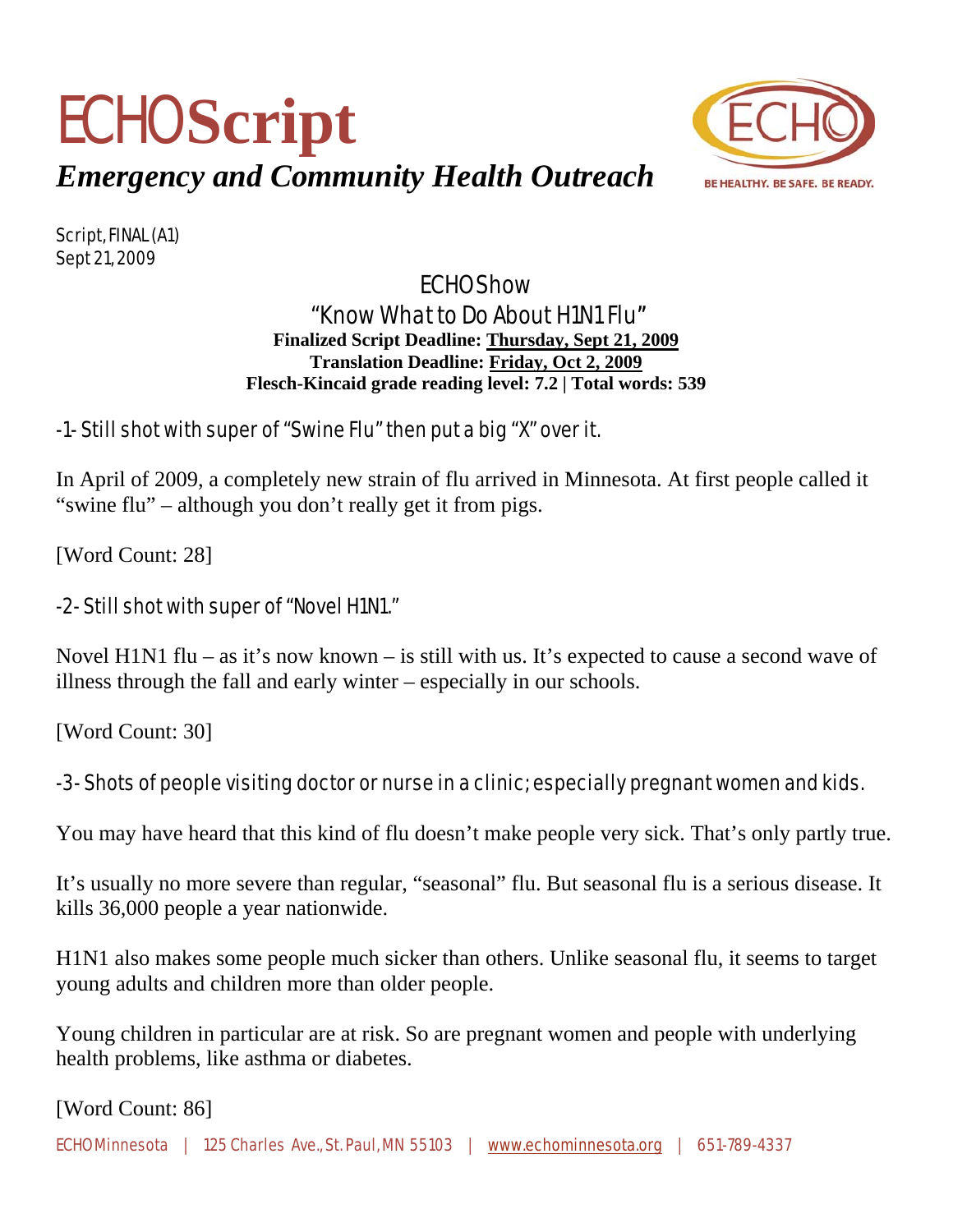### -4- Shot of someone sneezing or coughing into tissue/sleeve and washing hands.

There are some very simple things you can do to protect yourself, your family and your community from the H1N1 virus.

Cover your face with a sleeve or a tissue when you cough or sneeze. Wash your hands, thoroughly and frequently.

[Word Count: 41]

#### -5- Shot of sick person at home.

If you get sick with symptoms of the flu, stay home. Don't go to work, or school, or other places where you could expose others to the flu.

[Word Count: 28]

#### -6- Shots of sick-looking people visiting doctor/nurse.

Flu symptoms can include fever, cough, sore throat, runny or stuffy nose, body aches, headache, chills and fatigue. With H1N1, some people may also have vomiting and diarrhea.

If you have flu symptoms and you get very sick, talk to a doctor about it. That's also important if you're pregnant, or you have an underlying health problem. You may be given an anti-viral drug. That could keep you from becoming severely ill and help you get better faster.

[Word Count: 78]

#### -7- Shots of sick person on phone.

But call first before you visit a clinic. You may not need to come in. If you do, they will want to see you without exposing others to the flu.

[Word Count: 30]

#### -8- Shots of people lined up and getting vaccinated, esp. pregnant women and kids.

It's also more important than ever to get vaccinated. Against both seasonal flu and novel H1N1.

Many doctors and clinics already have this year's seasonal vaccine. A vaccine for novel H1N1 should be available by early to mid-October – although we won't have enough for everybody right away.